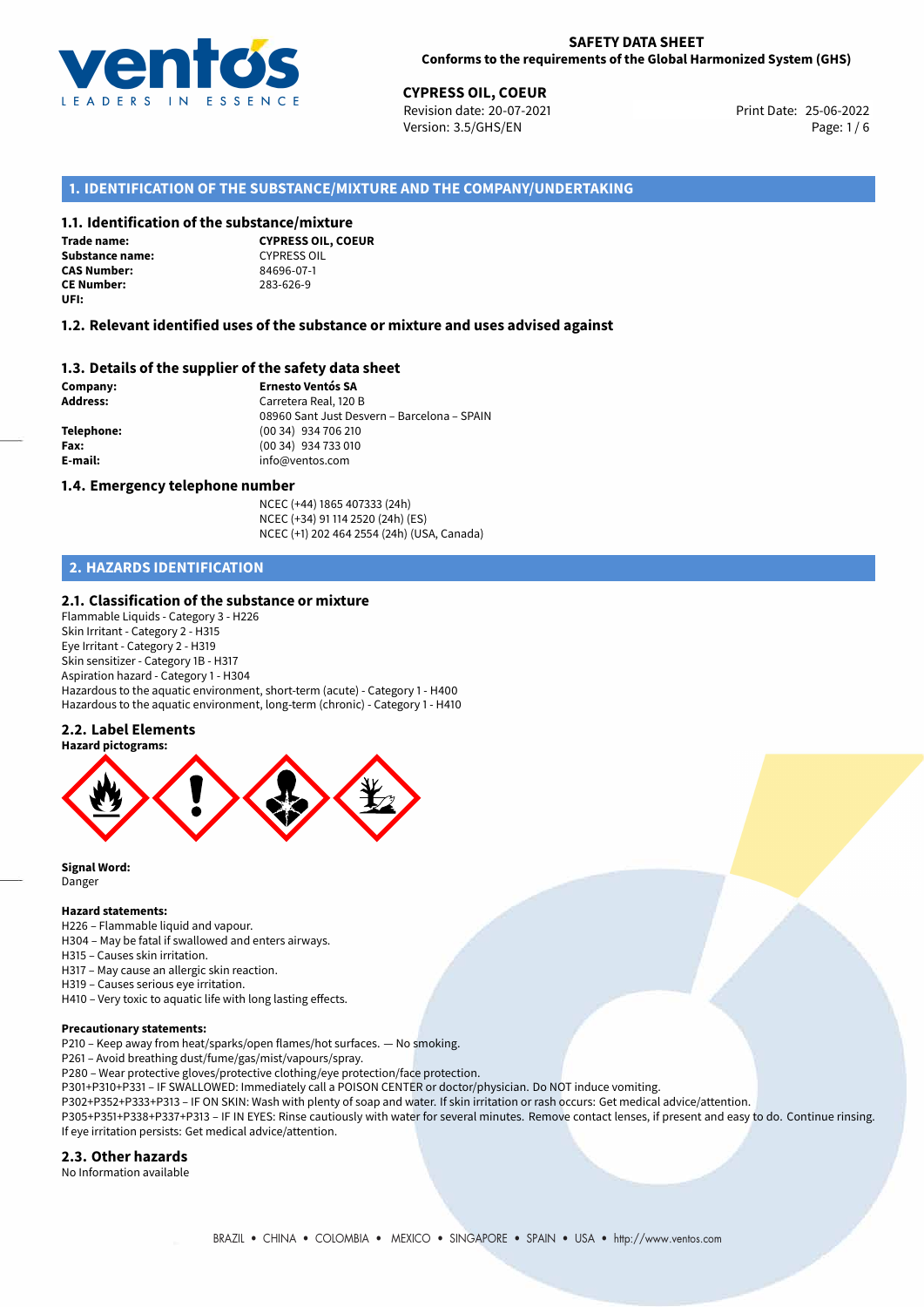

25-06-2022 **CYPRESS OIL, COEUR** Revision date: 20-07-2021 Print Date: Version: 3.5/GHS/EN Page: 2 / 6

# **3. COMPOSITION/INFORMATION ON INGREDIENTS**

#### **3.1. Substances**

| Chemical name: | <b>CYPRESS OIL</b> |
|----------------|--------------------|
| CAS number:    | 84696-07-1         |
| EC number:     | 283-626-9          |

#### **Hazardous constituents:**

| <b>Chemical Name</b>    | % (w/w)          | <b>CAS No</b><br><b>EC No</b> | <b>Classification according to GHS</b>                                                                                                                                                                                                                                                                                                                                                                                                                |  |
|-------------------------|------------------|-------------------------------|-------------------------------------------------------------------------------------------------------------------------------------------------------------------------------------------------------------------------------------------------------------------------------------------------------------------------------------------------------------------------------------------------------------------------------------------------------|--|
| <b>TERPINYL ACETATE</b> | $\geq$ 10; <25   | 8007-35-0                     | Skin Irritant - Category 3 - H316                                                                                                                                                                                                                                                                                                                                                                                                                     |  |
|                         |                  | 232-357-5                     | Hazardous to the aquatic environment, short-term (acute) - Category 2 - H401                                                                                                                                                                                                                                                                                                                                                                          |  |
| TERPINEN-4-OL           | $>10$ ; $<$ 25   | 562-74-3<br>209-235-5         | Flammable Liquids - Category 4 - H227<br>Acute Toxicity - Category 4 (oral) - H302<br>Acute Toxicity - Category 4 (inhalation) - H332<br>Acute Toxicity - Category 5 (dermal) - H313<br>Skin Irritant - Category 2 - H315<br>Eye Irritant - Category 2B - H320<br>Specific target organ toxicity following single exposure - Category 3 (narcotic effects)<br>$-H336$<br>Hazardous to the aquatic environment, short-term (acute) - Category 2 - H401 |  |
| <b>TERPINOLENE</b>      | $\geq$ 1; <10    | 586-62-9<br>209-578-0         | Flammable Liquids - Category 4 - H227<br>Acute Toxicity - Category 5 (oral) - H303<br>Skin Irritant - Category 3 - H316<br>Skin sensitizer - Category 1B - H317<br>Aspiration hazard - Category 1 - H304<br>Hazardous to the aquatic environment, short-term (acute) - Category 1 - H400<br>Hazardous to the aquatic environment, long-term (chronic) - Category 1 - H410                                                                             |  |
| CEDROL                  | $\geq$ 1; $<$ 10 | $77 - 53 - 2$<br>201-035-6    | Flammable Liquids - Category 4 - H227<br>Hazardous to the aquatic environment, short-term (acute) - Category 2 - H401<br>Hazardous to the aquatic environment, long-term (chronic) - Category 2 - H411                                                                                                                                                                                                                                                |  |
| LINALOOL                | $\geq$ 1; $<$ 10 | 78-70-6<br>201-134-4          | Flammable Liquids - Category 4 - H227<br>Acute Toxicity - Category 5 (oral) - H303<br>Skin Irritant - Category 2 - H315<br>Eye Irritant - Category 2A - H319<br>Skin sensitizer - Category 1B - H317<br>Hazardous to the aquatic environment, short-term (acute) - Category 3 - H402                                                                                                                                                                  |  |
| BETA-CARYOPHYLLENE      | $≥1;$ < 10       | 87-44-5<br>201-746-1          | Skin sensitizer - Category 1B - H317<br>Aspiration hazard - Category 1 - H304<br>Hazardous to the aquatic environment, long-term (chronic) - Category 4 - H413                                                                                                                                                                                                                                                                                        |  |
| TERPINEOL               | $\geq$ 1; $<$ 10 | 98-55-5<br>202-680-6          | Flammable Liquids - Category 4 - H227<br>Acute Toxicity - Category 5 (oral) - H303<br>Skin Irritant - Category 2 - H315<br>Eye Irritant - Category 2A - H319<br>Hazardous to the aquatic environment, short-term (acute) - Category 2 - H401                                                                                                                                                                                                          |  |
| ALPHA-CEDRENE           | $\geq$ 1; <10    | 469-61-4<br>207-418-4         | Skin Irritant - Category 3 - H316<br>Aspiration hazard - Category 1 - H304<br>Hazardous to the aquatic environment, short-term (acute) - Category 1 - H400<br>Hazardous to the aquatic environment, long-term (chronic) - Category 1 - H410<br>M-Factor: 10                                                                                                                                                                                           |  |
| DELTA-3-CARENE          | $\geq$ 1; <10    | 13466-78-9<br>236-719-3       | Flammable Liquids - Category 3 - H226<br>Acute Toxicity - Category 4 (inhalation) - H332<br>Acute Toxicity - Category 5 (oral) - H303<br>Skin Irritant - Category 2 - H315<br>Skin sensitizer - Category 1 - H317<br>Aspiration hazard - Category 1 - H304<br>Hazardous to the aquatic environment, short-term (acute) - Category 2 - H401<br>Hazardous to the aquatic environment, long-term (chronic) - Category 2 - H411                           |  |
| GAMMA-TERPINENE         | $\geq$ 1; <10    | 99-85-4<br>202-794-6          | Flammable Liquids - Category 3 - H226<br>Acute Toxicity - Category 5 (oral) - H303<br>Skin Irritant - Category 3 - H316<br>Toxic to reproduction - Category 2 - H361<br>Aspiration hazard - Category 1 - H304                                                                                                                                                                                                                                         |  |
| $\cdots$                | $\cdots$         | $\ldots$                      |                                                                                                                                                                                                                                                                                                                                                                                                                                                       |  |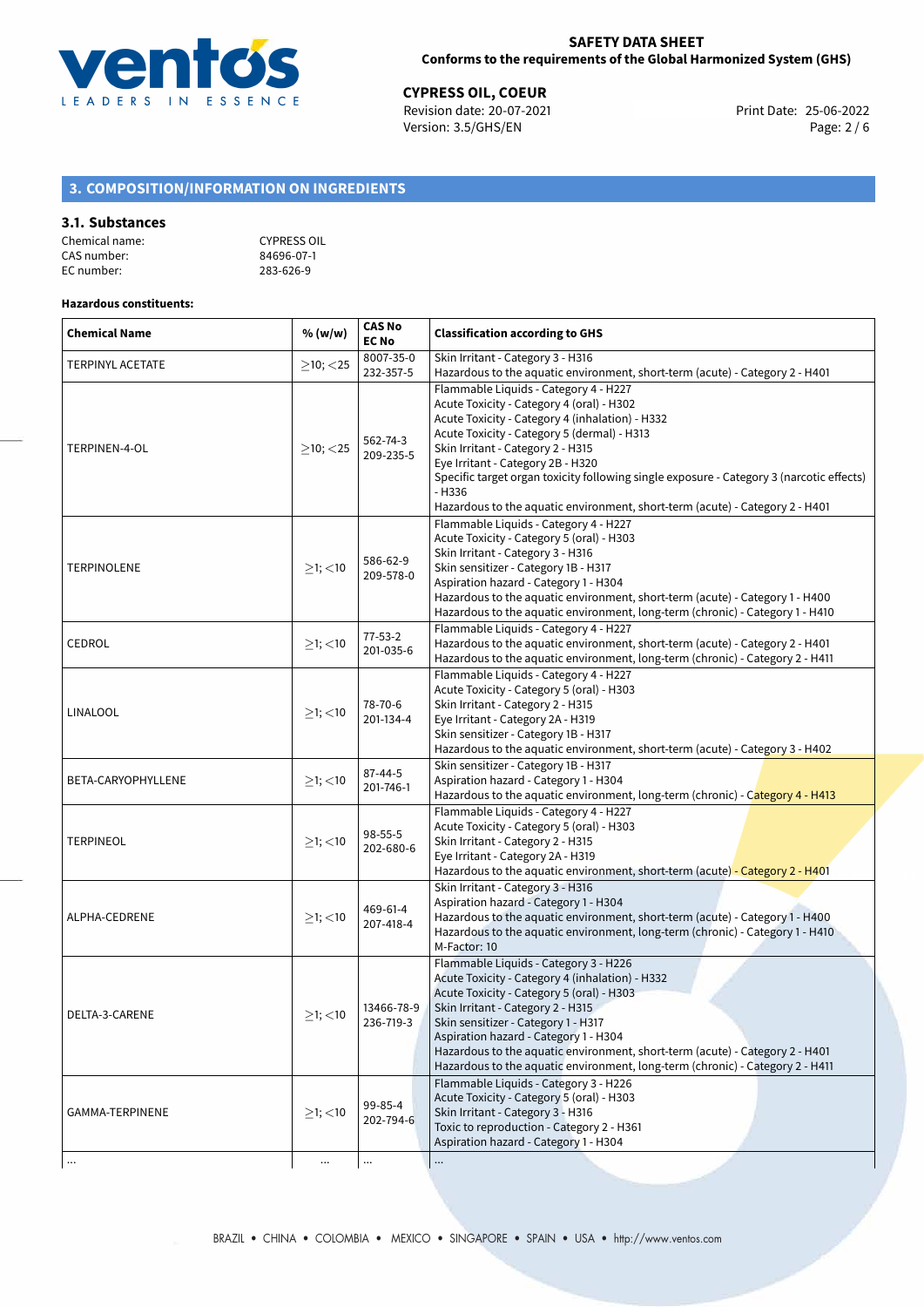

# **SAFETY DATA SHEET Conforms to the requirements of the Global Harmonized System (GHS)**

25-06-2022 **CYPRESS OIL, COEUR** Revision date: 20-07-2021 Print Date: Version: 3.5/GHS/EN Page: 3 / 6

| $\cdots$     | $\cdots$      | $\cdots$                   | $\cdots$                                                                                                                                                                                                                                                                                                                                                                  |
|--------------|---------------|----------------------------|---------------------------------------------------------------------------------------------------------------------------------------------------------------------------------------------------------------------------------------------------------------------------------------------------------------------------------------------------------------------------|
| ALPHA-PINENE | $>1$ ; $<$ 10 | $80 - 56 - 8$<br>201-291-9 | Flammable Liquids - Category 3 - H226<br>Acute Toxicity - Category 4 (oral) - H302<br>Skin Irritant - Category 2 - H315<br>Skin sensitizer - Category 1B - H317<br>Aspiration hazard - Category 1 - H304<br>Hazardous to the aquatic environment, short-term (acute) - Category 1 - H400<br>Hazardous to the aquatic environment, long-term (chronic) - Category 1 - H410 |

[See the full text of the hazard statements in section 16.](#page-5-0)

# **3.2. Mixtures**

Not applicable.

# **4. FIRST-AID MEASURES**

# **4.1. Description of necessary first aid measures**

| Ingestion:    | Rinse mouth with water.                                                                                               |
|---------------|-----------------------------------------------------------------------------------------------------------------------|
|               | Obtain medical advice.                                                                                                |
|               | Keep at rest. Do not induce vomiting.                                                                                 |
| Eye contact:  | In case of contact with eyes, rinse immediately with plenty of water for at least 15 minutes and seek medical advice. |
| Inhalation:   | Remove person to fresh air and keep at rest.                                                                          |
|               | Seek immediate medical advice.                                                                                        |
| Skin contact: | Take off immediately all contaminated clothing.                                                                       |
|               | Thoroughly wash affected skin with soap and water.                                                                    |
|               | Seek medical attention if symptoms persist.                                                                           |

# **4.2. Most important symptoms and effects, both acute and delayed**

No information available.

## **4.3. Indication of any immediate medical attention and special treatment needed**

No information available.

# **5. FIRE-FIGHTING MEASURES**

## **5.1. Extinguishing Media**

Water spray, carbon dioxide, dry chemical powder or appropriate foam. For safety reasons do not use full water jet.

## **5.2. Special hazards arising from the substance or mixture**

Known or Anticipated Hazardous Products of Combustion: Emits toxic fumes under fire conditions.

#### **5.3. Advice for firefighters**

High temperatures can lead to high pressures inside closed containers. Avoid inhalation of vapors that are created. Use appropriate respiratory protection. Do not allow spillage of fire to be poured into drains or watercourses. Wear self-contained breathing apparatus and protective clothing.

# **6. ACCIDENTAL RELEASE MEASURES**

## **6.1. Personal precautions, protective equipment and emergency procedures**

Evacuate surronding areas. Ensure adequate ventilation. Keep unnecessary and unprotected personnel from entering. Do not breathe vapor/spray. Avoid contact with skin and eyes. Information regarding personal protective measures: see section 8.

#### **6.2. Environmental precautions**

To avoid possible contamination of the environment, do not discharge into any drains, surface waters or groundwaters.

#### **6.3. Methods and materials for containment and cleaning up**

Cover with an inert, inorganic, non-combustible absorbent material (e.g. dry-lime, sand, soda ash). Place in covered containers using non-sparking tools and transport outdoors. Avoid open flames or sources of ignition (e.g. pilot lights on gas hot water heater). Ventilate area and wash spill site after material pickup is complete.

## **6.4. Reference to other sections**

Information regarding exposure controls, personal protection and disposal considerations can be found in sections 8 and 13.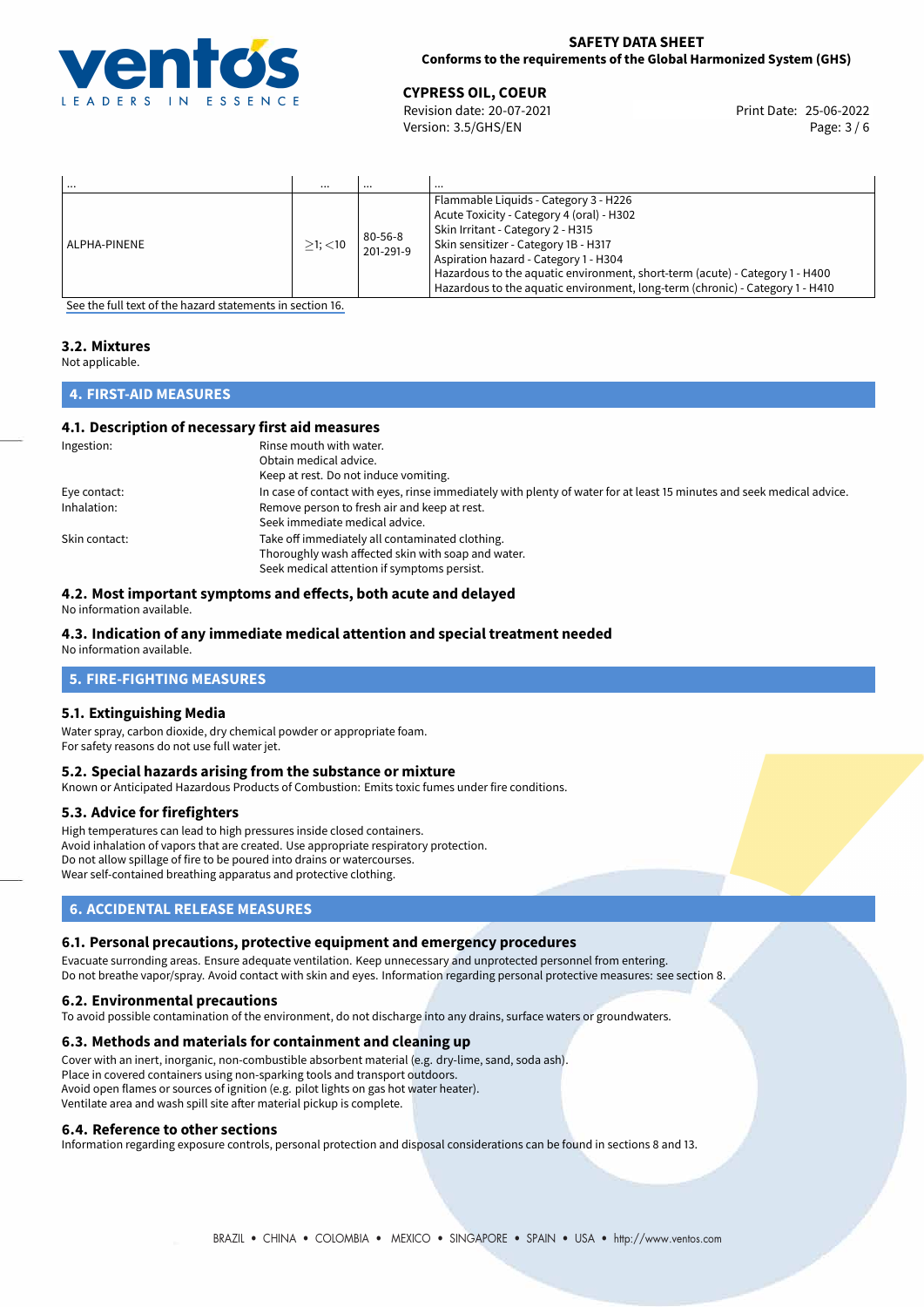

25-06-2022 **CYPRESS OIL, COEUR** Revision date: 20-07-2021 Print Date: Version: 3.5/GHS/EN Page: 4 / 6

# **7. HANDLING AND STORAGE**

# **7.1. Precautions for safe handling**

Do not store or handle this material near food or drinking water. Do not smoke. Avoid contact with the eyes, skin and clothing. Wear protective clothing and use glasses. Observe the rules of safety and hygiene at work. Keep in the original container or an alternative made from a compatible material.

# **7.2. Conditions for safe storage, including any incompatibilities**

Store in tightly closed and preferably full containers in a cool, dry and ventilated area, protected from light. Keep away from sources of ignition (e.g. hot surfaces, sparks, flame and static discharges). Keep away from incompatible materials (see section 10).

# **7.3. Specific end use(s)**

No information available.

**8. EXPOSURE CONTROLS AND PERSONAL PROTECTION**

# **8.1. Control parameters**

Components with occupational exposure limits: None known.

#### **8.2. Exposure controls**

Measures should be taken to prevent materials from being splashed into the body. Provide adequate ventilation, according to the conditions of use. Use a mechanical exhaust if required.

#### **8.3. Individual protection measures, such as personal protective equipment**

| Eye/Face protection:             | Chemical safety goggles are recommended. Wash contaminated goggles before reuse.                                                            |
|----------------------------------|---------------------------------------------------------------------------------------------------------------------------------------------|
| Hand Protection:                 | Chemical-resistant gloves are recommended. Wash contaminated gloves before reuse.                                                           |
| Body protection:                 | Personal protective equipment for the body should be selected based on the task being performed and the risks<br>involved.                  |
| Respiratory Protection:          | In case of insufficient ventilation, use suitable respiratory equipment.                                                                    |
| Environmental exposure controls: | Emissions from ventilation or process equipment should be checked to ensure they comply with environmental<br>protection legislation.       |
|                                  | In some cases, filters or engineering modifications to the process equipment will be necessary to reduce emissions to<br>acceptable levels. |
|                                  |                                                                                                                                             |

# **9. PHYSICAL AND CHEMICAL PROPERTIES**

## **9.1. Information on basic physical and chemical properties**

| Appearance:                            | Liquid                     |
|----------------------------------------|----------------------------|
| Colour:                                | Conforms to standard       |
| Odour:                                 | Conforms to standard       |
| Odour theshold:                        | Not determined             |
| pH:                                    | Not determined             |
| Melting point/freezing point:          | Not determined             |
| Boling point/boiling range (°C):       | Not determined             |
| Flash point:                           | 42 $^{\circ}$ C            |
| Evaporation rate:                      | Not determined             |
| Flammability:                          | Not determined             |
| Lower flammability/Explosive limit:    | Not determined             |
| Upper flammability/Explosive limit:    | Not determined             |
| Vapour pressure:                       | Not determined             |
| Vapour Density:                        | Not determined             |
| Density:                               | $0,91 - 0,94$ g/mL (20°C)  |
| Relative density:                      | $0,91 - 0,94(20^{\circ}C)$ |
| Water solubility:                      | <b>INSOLUBLE IN WATER</b>  |
| Solubility in other solvents:          | <b>SOLUBLE IN ETHANOL</b>  |
| Partition coefficient n-octanol/water: | Not determined             |
| Auto-ignition temperature:             | Not determined             |
| Decomposition temperature:             | Not determined             |
| Viscosity, dynamic:                    | Not determined             |
| Viscosity, kinematic:                  | Not determined             |
| Explosive properties:                  | Not determined             |
| Oxidising properties:                  | NONE EXPECTED              |
|                                        |                            |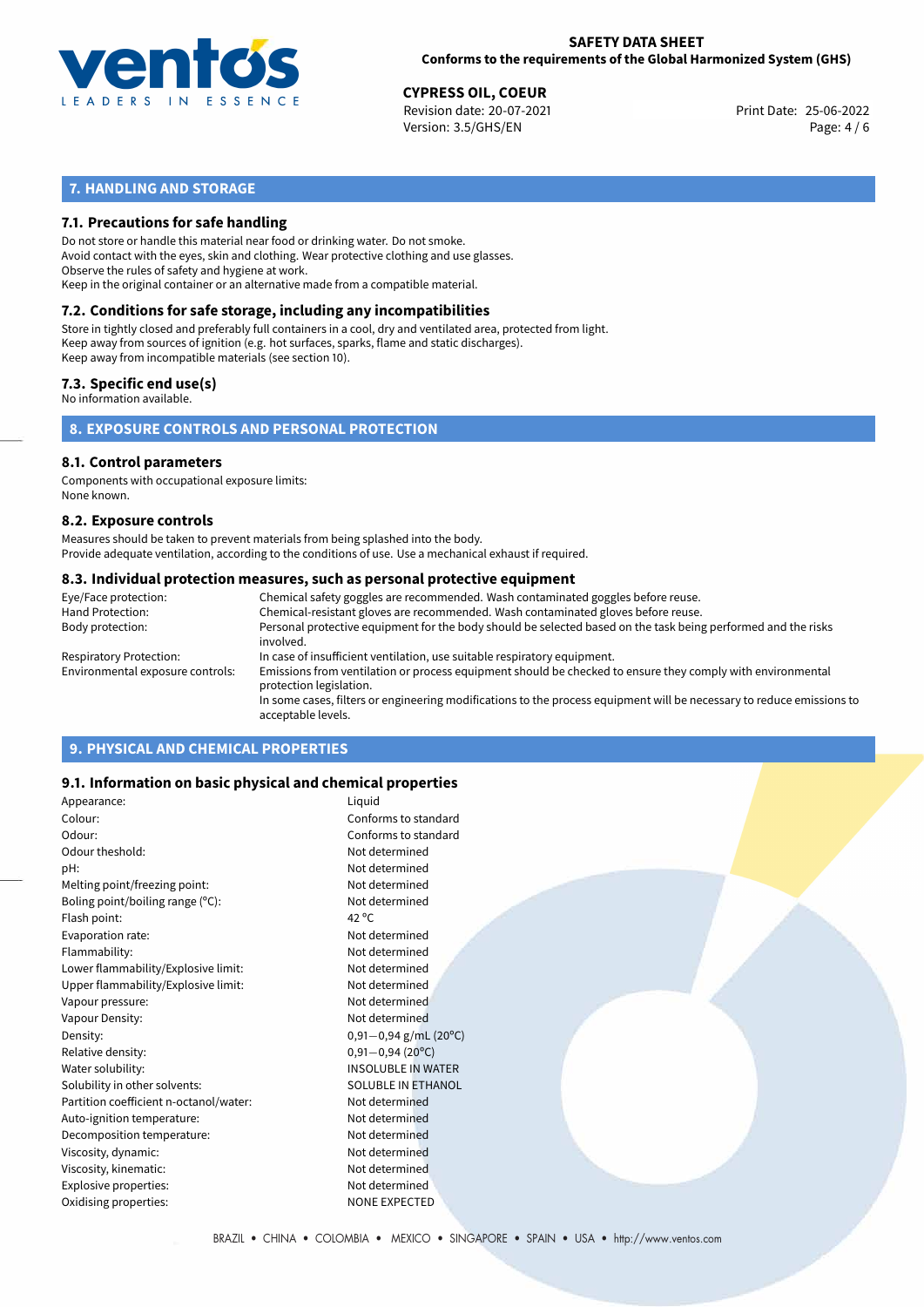

25-06-2022 **CYPRESS OIL, COEUR** Revision date: 20-07-2021 Print Date: Version: 3.5/GHS/EN Page: 5 / 6

# **10. STABILITY AND REACTIVITY**

### **10.1. Reactivity**

No hazardous reactions if stored and handled as prescribed/indicated.

#### **10.2. Chemical stability**

The product is stable if stored and handled as prescribed/indicated.

### **10.3. Possibility of hazardous reactions**

No hazardous reactions if stored and handled as prescribed/indicated.

#### **10.4. Conditions to Avoid**

Conditions to Avoid: Excessive heat, flame or other ignition sources.

#### **10.5. Incompatible materials**

Avoid contact with strong acids and bases and oxidizing agents.

#### **10.6. Hazardous decomposition products**

During combustion may form carbon monoxide and unidentified organic compounds.

# **11. TOXICOLOGICAL INFORMATION**

| <b>Acute toxicity</b>             | Based on the data available, the criteria for classification are not met. |
|-----------------------------------|---------------------------------------------------------------------------|
| <b>Skin corrosion/irritation</b>  | Causes skin irritation.                                                   |
| Serious eye damage/irritation     | Causes serious eye irritation.                                            |
| Respiratory or skin sensitisation | May cause an allergic skin reaction.                                      |
| <b>Germ cell mutagenicity</b>     | Based on the data available, the criteria for classification are not met. |
| Carcinogenicity                   | Based on the data available, the criteria for classification are not met. |
| <b>Reproductive toxicity</b>      | Based on the data available, the criteria for classification are not met. |
| <b>STOT-single exposure</b>       | Based on the data available, the criteria for classification are not met. |
| <b>STOT-repeated exposure</b>     | Based on the data available, the criteria for classification are not met. |
| <b>Aspiration hazard</b>          | May be fatal if swallowed and enters airways.                             |

## **12. ECOLOGICAL INFORMATION**

# **12.1. Toxicity**

**Assessment:** Very toxic to aquatic life with long lasting effects. **Experimental/calculated data:** No information available.

### **12.2. Degradability**

No information available.

#### **12.3. Bioaccumulative potential** No information available.

**12.4. Soil mobility** No information available.

# **12.5. Other adverse effects**

See also sections 6, 7, 13 and 15 Do not allow to get into waste water or waterways.

# **13. DISPOSAL CONSIDERATIONS**

#### **13.1. Waste treatment methods**

Dispose of in accordance with national and local environmental regulations.